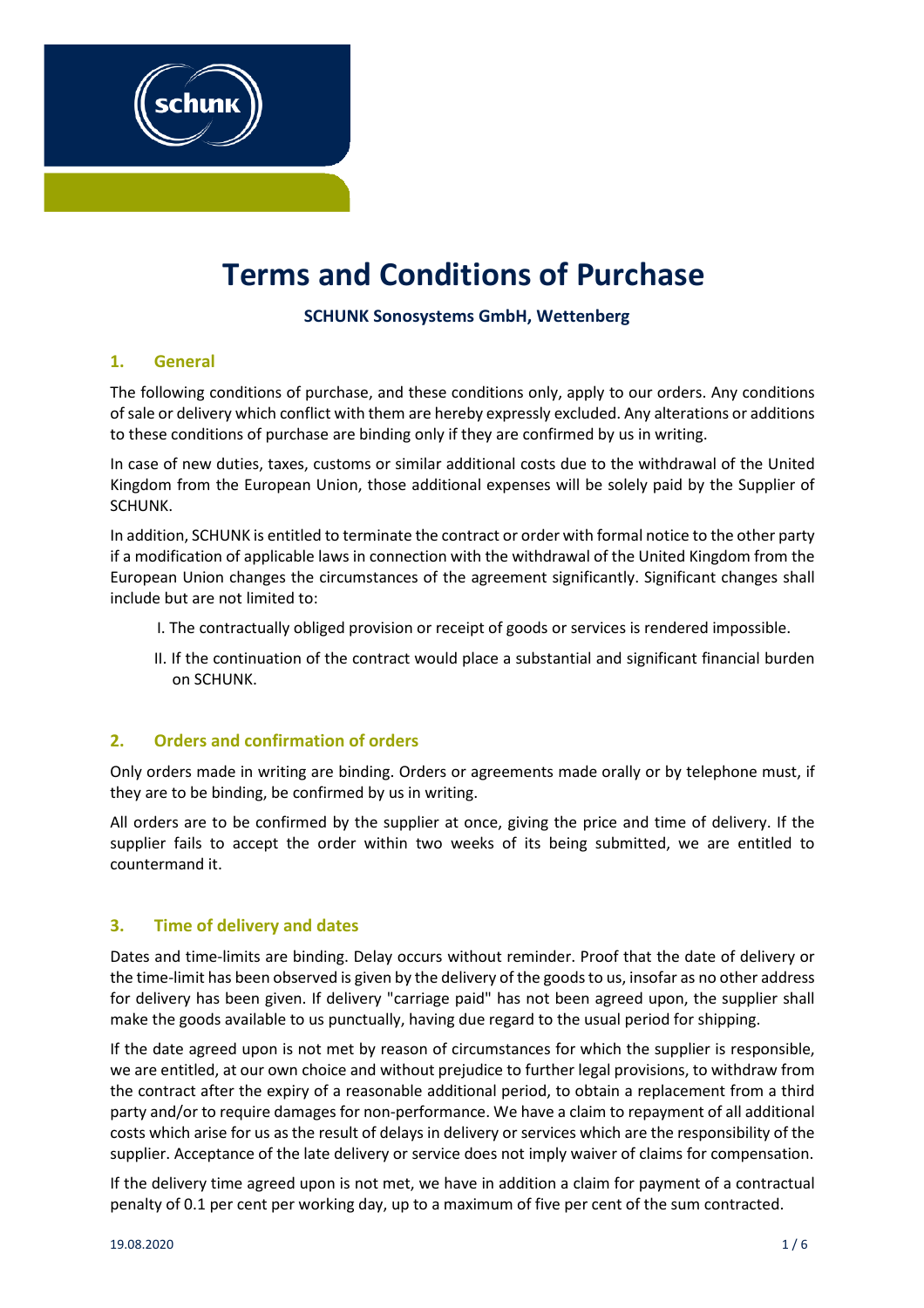

We are entitled to claim a contractual penalty besides fulfilment of the contract. If we have not already reserved the penalty with acceptance, the penalty can be claimed by us until our payment. The asserting of a damage beyond the contractual penalty is not excluded.

If the supplier should foresee difficulties in manufacturing or in obtaining the primary material, and if circumstances arise which the supplier is powerless to affect and which will probably prevent him from making delivery punctually and of the quality agreed upon, the supplier must at once inform our ordering department.

In the case of number of items, weights and measures, the values determined by us on checking the goods on receipt are applicable.

Additional or short shipments, and partial or advance deliveries, require our agreement.

Shipping is carried out at the supplier's risk.

Delivery is to be made carriage paid and/or post-free. Packing charges are to be borne by the supplier.

Transport insurance is borne by us.

Our regulation, viz., that we are proscriptive SLVS, must be observed unconditionally.

### **4. Passing of risk**

The supplier bears the risk of damage and loss of the goods until the goods are accepted by us or by our agent at the place where the goods are to be delivered in accordance with the contract.

If a delivery should entail installation by the supplier, in our works or with third parties, and/or if acceptance should be necessary either under contract or by law, the risk is transferred to us only on acceptance.

### **5. Prices / Off-Set**

If no different agreements are made in writing, the prices agreed upon are deemed to be fixed prices until delivery.

During unsatisfactory supply or performance we are entitled to withhold our payment in full amount, as far this is not in contradiction to good faith.

### **6. Insolvency of the supplier**

In the event of the supplier's insolvency we are entitled to retain a reasonable sum by way of security, of at least ten per cent of the price agreed upon, until the expiry of the period of limitation for warranty claims.

The supplier assigns to us his warranty claims against his primary supplier. We are entitled, in the event of the supplier's insolvency, to disclose this assignment.

In addition, we are entitled to withdraw from orders for the volume of the goods which have not been fulfilled by this time.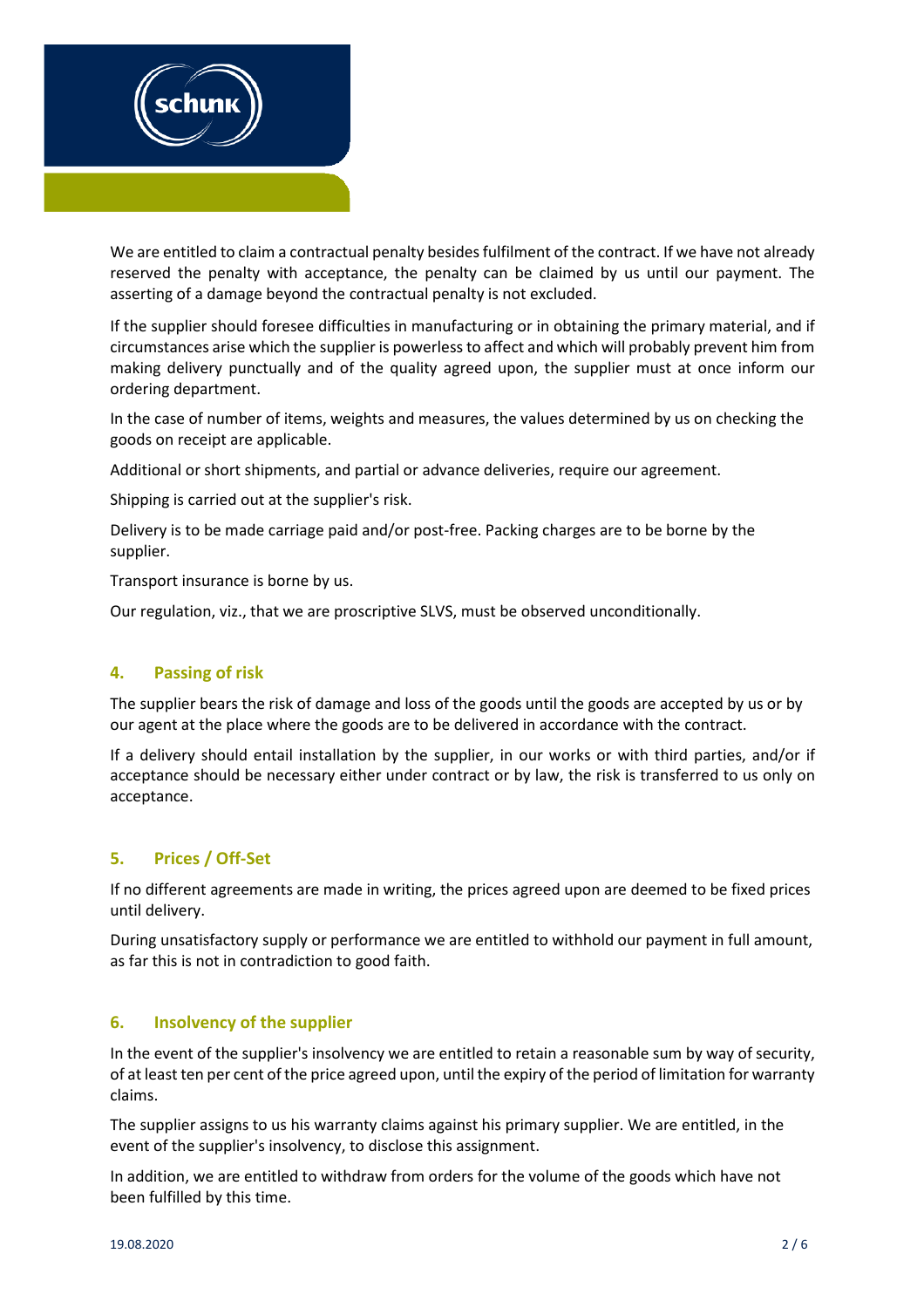

## **7. Presentation of account and payment**

Accounts are to be submitted by the supplier in duplicate.

Payment is made upon completion of delivery or service and after reception of a correct invoice including purchase number, customer number, quantity, price and part-number.

If payment is made within 14 days of due date a discount of three per cent is agreed upon.

In general, payment is made net cash within 60 days of the account being received and delivery completed.

Payments do not imply that we recognise the delivery or service as being in accordance with the contract.

## **8. Guarantee, notification of defects, duty to examine and requirement to give notice of defects**

Technical Specifications as well as performance data specified by the supplier are considered as warranty of their condition.

If there are defects in the technical specifications, or its features guaranteed including guaranteed ratings, operating points, our specification and the performance characteristics in the catalogue of the supplier, we have the right to choose between termination, price reduction, a new delivery, on- thespot repair or compensation for failure to fulfil the contract. Other claims for compensation remain unaffected.

If a defect is discovered, the supplier also bears the costs of checking and determination of the defect, without prejudice to other, further claims by us.

We are entitled to remove defects at the expense of the supplier and without informing the supplier in advance, if the immediate removal of a defect is justified by reason of a particular need on our part, or if there is reason to suspect that a repair by the supplier would entail a greater expense than a repair by us, or if a repair by the supplier would cause delays which would make it more difficult for us to meet our obligations towards our contractual partner.

We may return to the supplier, at his own cost and his own risk, goods not delivered according to contract.

The supplier commits himself to sign and maintain an appropriate operating and product liability insurance and to submit an insurance confirmation to us.

The supplier undertakes to carry out a careful check when the goods leave him. He thus waives the fulfilment of the commercial duty to examine and give notice of defects (§§ 377 ff. HGB).

The warranty period runs for two years if not a longer period is required by law.

## **9. Liability of the supplier**

We have a claim to compensation for all damage caused us by the supplier in connection with the delivery. This applies in particular to material employed uselessly and to wages paid as the result of concealed defects and to increased costs for meeting the supplier's own delivery dates and other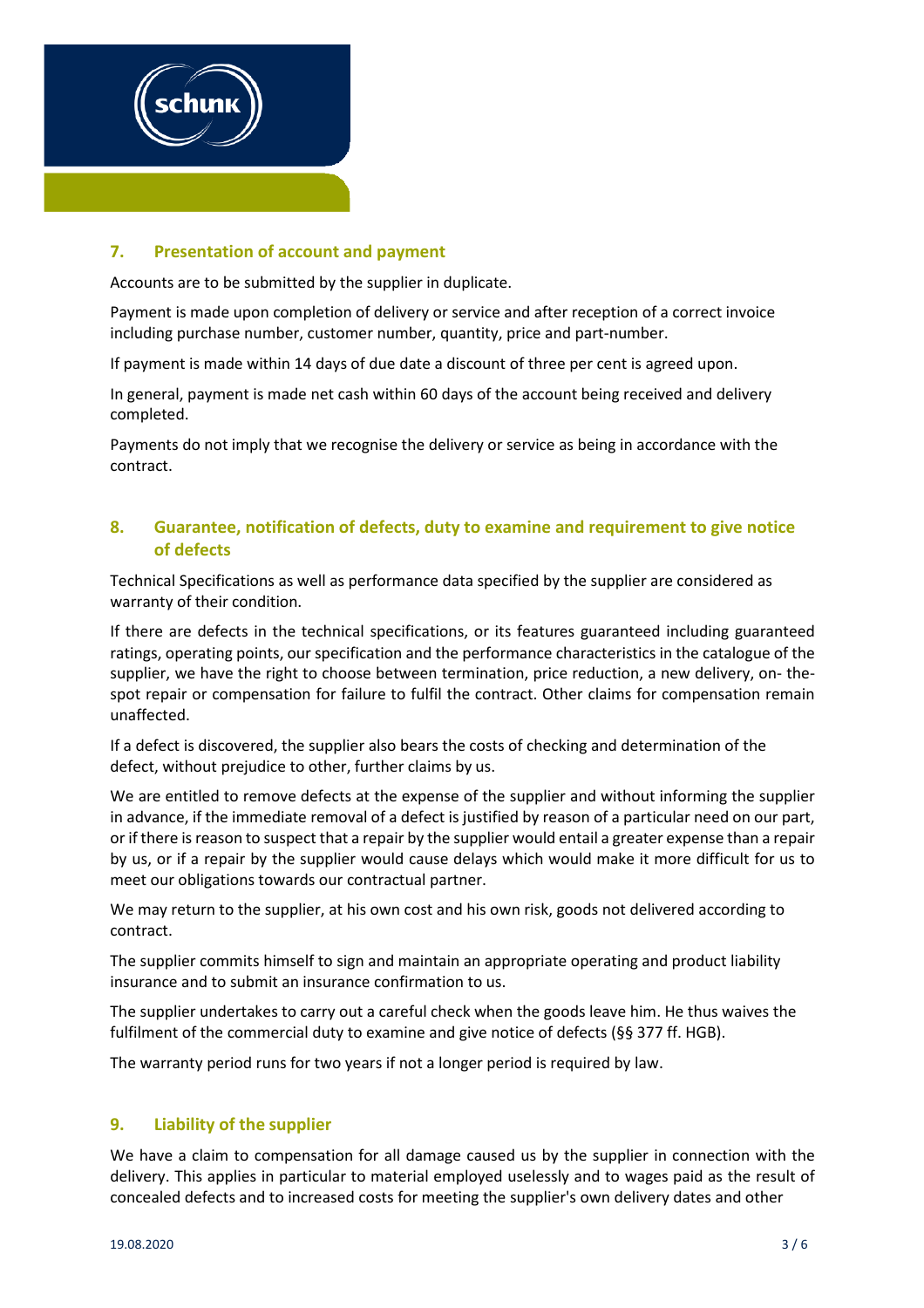

damage resulting from defects. This obligation to render compensation lapses if the supplier shows that the supplier is not at fault (insofar as he is not responsible under provisions of the law even when the supplier is not at fault).

If, owing to a defect in the series, it is not possible or not reasonable to exchange a whole series of contracted items, or of our products in which contracted items have been incorporated (e.g., because error analysis in the individual case is uneconomical, not possible or not reasonable), the supplier shall reimburse the cost, even in respect of that part of the series in question which is technically without defect.

If a defect in the service provided by the supplier gives rise to product liability for us, the supplier releases us from such liability. The supplier shall take over all costs, including costs of recall, arising from product liability.

The supplier is also responsible for damage which is ascribable to inadequate or defective safety measures.

If the supplier is granted the use, processing or treatment of installations or parts of installations, his responsibility for damage to such installations or parts of such installations remains unaffected.

The supplier is obliged, to deliver the ordered products free of rights of third parties. In case of any claims, domestic or foreign, by third parties regarding the infringement of patents, copyrights or other intellectual property, the supplier will indemnify or reimburse us of any costs thereof. This includes legal fees, liquidated damages as well as costs for repair or rework.

## **10. Environment, Energy, Safety, Health**

When delivering the supplier complies with the legal regulations as applicable in the European Union and the Federal Republic of Germany, eg the REACH regulation (regulation EU number 1907/2006), the law about electrical and electronic equipment (Electrical and Electronic Equipment Act) as national implementation of the directive 2011/65/EU and the directive 2012/19/EU and the End-of- life Vehicles ACT as national implementation of the EU directive 2000/53/EG.

The supplier shall immediately inform us about relevant changes in the product due to legal regulations, in particular the REACH regulation, its supply availability, use or quality and shall in individual cases agree with us on suitable measures to be taken. This applies as soon as and to the extent to which the supplier realizes that such changes will happen.

The German motor vehicle manufacturers have listed forbidden and undesirable materials and materials requiring to be declared in catalogue VDA 232-101. The requirements specified therein are to be observed by the supplier and to be carried out on his own responsibility.

Where required by law, the CE symbol must be clearly visibly attached as well as the instruction manual, the conformity declaration and a danger analysis has to be transferred to us. In case of partial machinery the instruction manual for partial machinery has to be delivered to us as well as the installation manual.

The supplier agrees to an investigation of the environment, given an appropriate period of notice, by us and/or by customers of SCHUNK.

Furthermore, the supplier commits himself to a self-employed, optional extension of offers to energyrelated products that are more efficient ("economical") alternative items, if possible. Energy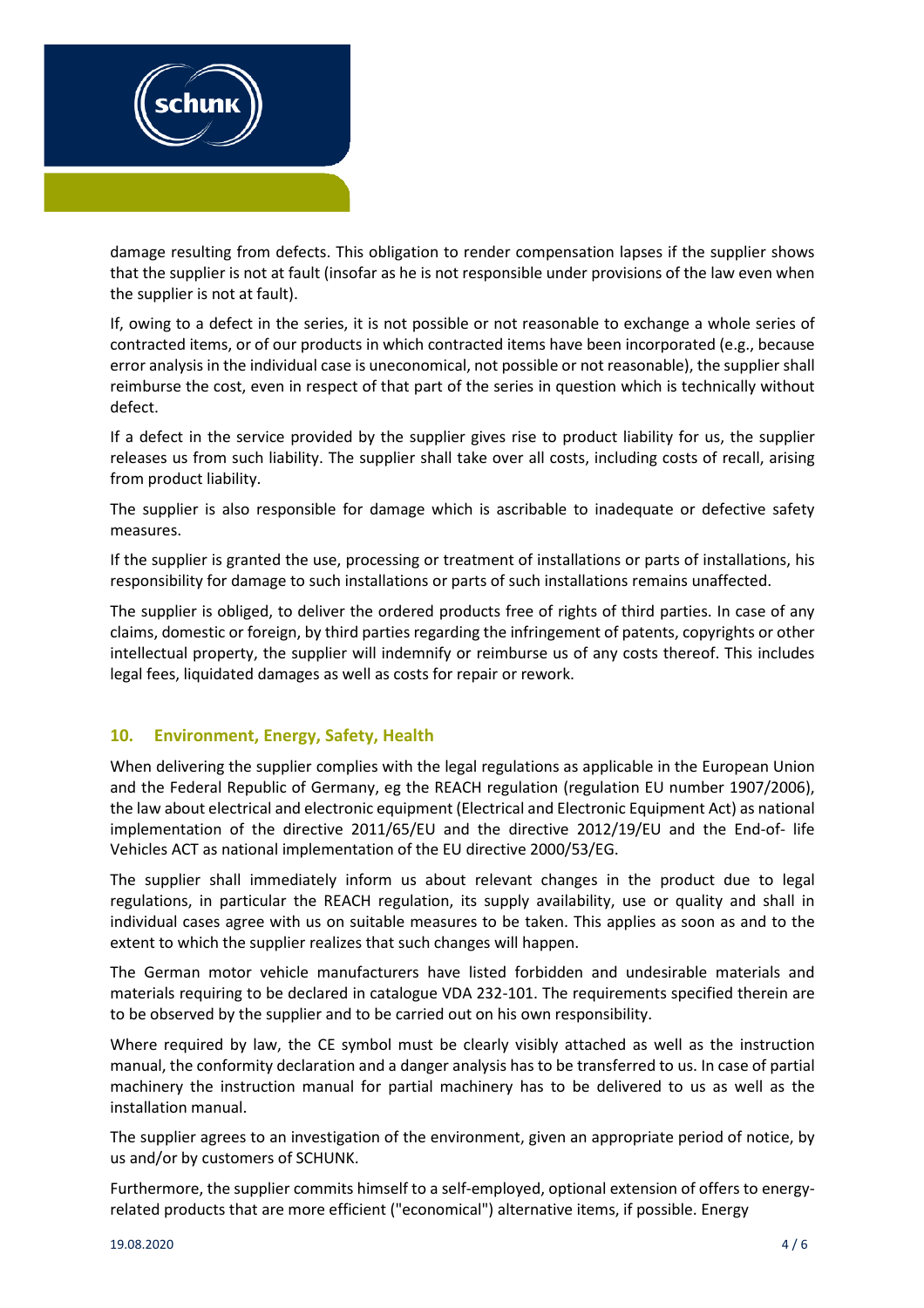

efficiency is included as one criterion in the evaluation of offers by SCHUNK. The relevant information and data of the alternativ products has to be submitted to SCHUNK.

The supplier shall endeavour to install a certified system of environment and / or energy management, which will cover all the areas of his operation.

# **11. Material additionally provided, means of production, drawings, etc.**

Material additionally provided and means of production, drawings, models, samples, tools, patterns and the like remain our property. The supplier is liable for loss, mislaying, deterioration or damage, insofar as he is responsible for these. Material and means of production made available to the supplier may not be made available to third parties, transferred, pledged or otherwise utilised without our permission. Goods produced with these materials or means of production are to be delivered only to us.

This also applies to means of production and to tools where the costs of production have been taken over by us, in whole or in part, by agreement.

If the production costs for means of production and tools have been taken over in total by us, then these become our property. Until they have been transferred to us, they are stored for us by the supplier with proper care.

In the case of pro rata costs paid by us, ownership is transferred to us only pro rata, unless we undertake an adjustment of payment between the pro rata and the full cost.

### **12. Minimum wage**

We may incur a liability from sec. 13 MiLoG (Minimum Wage Act) in connection with sec. 14 AEntG (Employee Assignment Law) if and insofar as the contractor or his subcontractors fail to pay the minimum wage (in full). Therefore the contractor warrants that he and his subcontractors pay at least the minimum wage to his or their employees according to MiLoG in a timely manner and in full. The contractor shall be responsible for reimbursing us for damages incurred by the client because he is taken to task by employees of the contractor or his subcontractors. Sec. 774 BGB (German Civil Code) shall not be affected.

### **13. References**

The supplier may mention a business connection with us in his publicity literature only if the supplier has express authorisation from us to do so.

### **14. Severability clause**

If any provision in these conditions of purchase or within the scope of other agreements should be or should become invalid, the validity of all other provisions or agreements is not affected thereby.